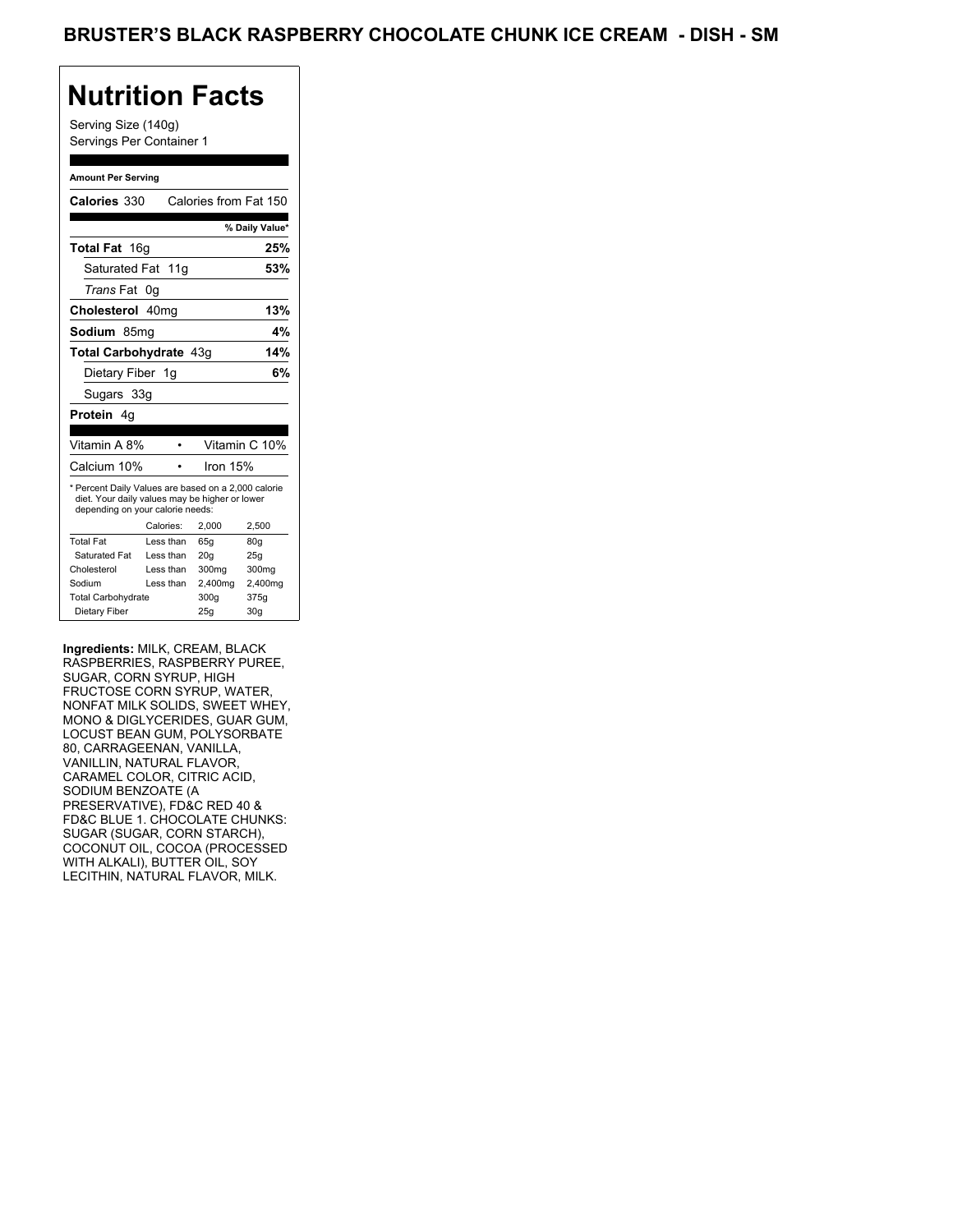Serving Size (210g) Servings Per Container 1

#### Amount Per Serving

|                           | Calories from Fat 220                                                                                                           |                                                                                                                                                                     |
|---------------------------|---------------------------------------------------------------------------------------------------------------------------------|---------------------------------------------------------------------------------------------------------------------------------------------------------------------|
|                           |                                                                                                                                 | % Daily Value*                                                                                                                                                      |
|                           |                                                                                                                                 | 38%                                                                                                                                                                 |
|                           |                                                                                                                                 | 79%                                                                                                                                                                 |
|                           |                                                                                                                                 |                                                                                                                                                                     |
|                           |                                                                                                                                 | 19%                                                                                                                                                                 |
|                           |                                                                                                                                 | 5%                                                                                                                                                                  |
|                           |                                                                                                                                 | 21%                                                                                                                                                                 |
|                           |                                                                                                                                 | 9%                                                                                                                                                                  |
|                           |                                                                                                                                 |                                                                                                                                                                     |
|                           |                                                                                                                                 |                                                                                                                                                                     |
|                           |                                                                                                                                 | Vitamin C 15%                                                                                                                                                       |
|                           | Iron 20%                                                                                                                        |                                                                                                                                                                     |
|                           |                                                                                                                                 |                                                                                                                                                                     |
| Calories:                 | 2,000                                                                                                                           | 2,500                                                                                                                                                               |
|                           |                                                                                                                                 |                                                                                                                                                                     |
| Less than                 | 65q                                                                                                                             | 80 <sub>g</sub>                                                                                                                                                     |
| Less than                 | 20q                                                                                                                             | 25g                                                                                                                                                                 |
| Less than                 | 300mg                                                                                                                           | 300mg                                                                                                                                                               |
| Less than                 | 2,400mg                                                                                                                         | 2,400mg                                                                                                                                                             |
| <b>Total Carbohydrate</b> | 300g                                                                                                                            | 375g                                                                                                                                                                |
|                           | Total Fat 25g<br>Saturated Fat 16g<br>0g<br>55 <sub>mq</sub><br>Sodium 125mg<br>Dietary Fiber 2g<br>Sugars 50g<br>Vitamin A 15% | Total Carbohydrate 64g<br>* Percent Daily Values are based on a 2,000 calorie<br>diet. Your daily values may be higher or lower<br>depending on your calorie needs: |

Ingredients: MILK, CREAM, BLACK RASPBERRIES, RASPBERRY PUREE, SUGAR, CORN SYRUP, HIGH FRUCTOSE CORN SYRUP, WATER, NONFAT MILK SOLIDS, SWEET WHEY, MONO & DIGLYCERIDES, GUAR GUM, LOCUST BEAN GUM, POLYSORBATE 80, CARRAGEENAN, VANILLA, VANILLIN, NATURAL FLAVOR, CARAMEL COLOR, CITRIC ACID, SODIUM BENZOATE (A PRESERVATIVE), FD&C RED 40 & FD&C BLUE 1. CHOCOLATE CHUNKS: SUGAR (SUGAR, CORN STARCH), COCONUT OIL, COCOA (PROCESSED WITH ALKALI), BUTTER OIL, SOY LECITHIN, NATURAL FLAVOR, MILK.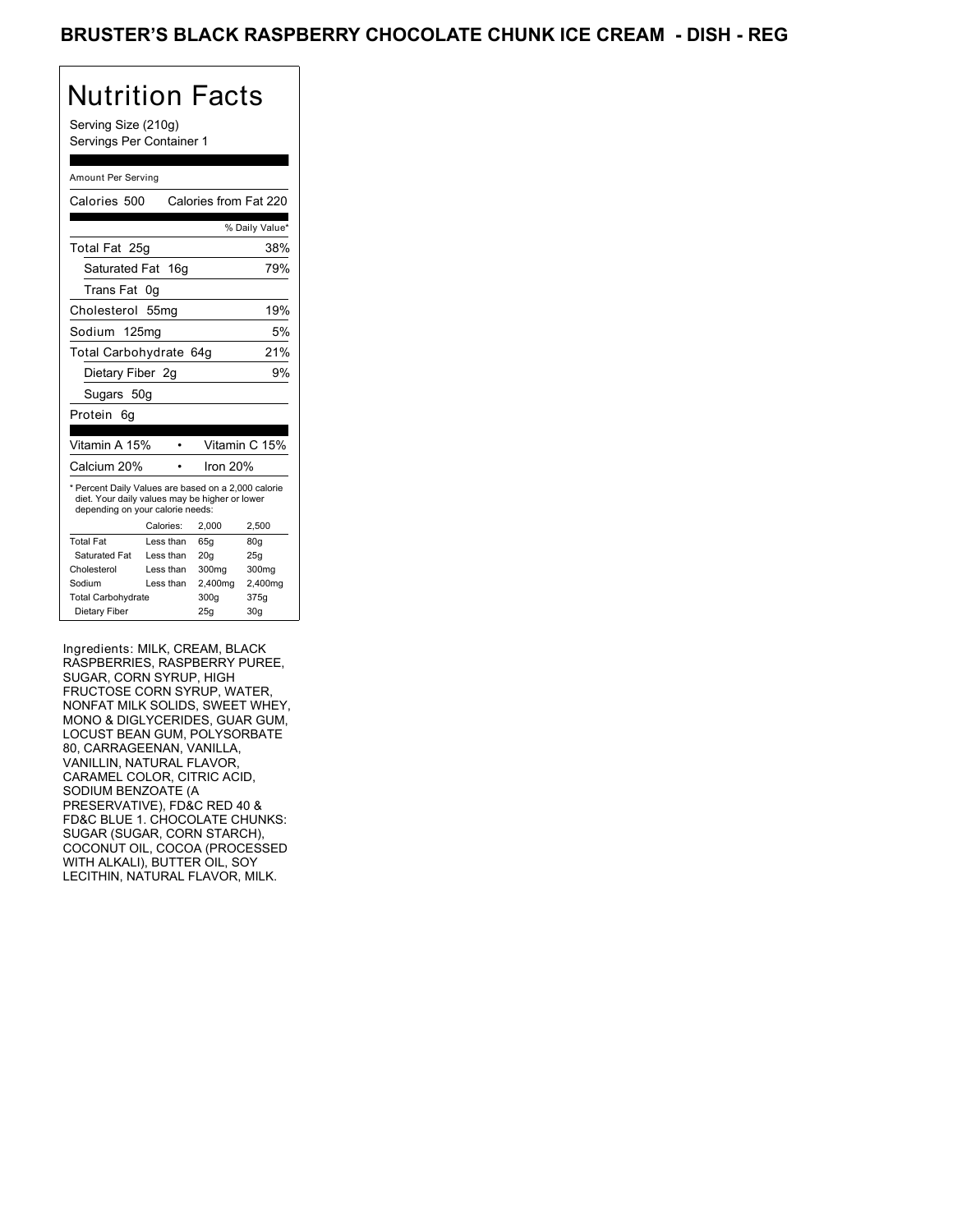Serving Size (280g) Servings Per Container 1

#### Amount Per Serving

|                                  | Calories from Fat 290                                                                                 |                        |
|----------------------------------|-------------------------------------------------------------------------------------------------------|------------------------|
|                                  |                                                                                                       | % Daily Value*         |
|                                  |                                                                                                       | 50%                    |
|                                  |                                                                                                       | 106%                   |
|                                  |                                                                                                       |                        |
|                                  |                                                                                                       | 25%                    |
|                                  |                                                                                                       | 7%                     |
|                                  |                                                                                                       | 29%                    |
|                                  |                                                                                                       | 12%                    |
|                                  |                                                                                                       |                        |
|                                  |                                                                                                       |                        |
|                                  |                                                                                                       |                        |
|                                  |                                                                                                       | Vitamin C 20%          |
|                                  |                                                                                                       |                        |
|                                  | Iron 25%                                                                                              |                        |
| depending on your calorie needs: | * Percent Daily Values are based on a 2,000 calorie<br>diet. Your daily values may be higher or lower |                        |
| Calories:                        | 2,000                                                                                                 | 2,500                  |
| Less than                        | 65q                                                                                                   | 80q                    |
| Less than                        | 20 <sub>g</sub>                                                                                       | 25g                    |
| Less than                        | 300mg                                                                                                 | 300mg                  |
| Less than                        | 2,400mg                                                                                               | 2,400mg                |
|                                  | 300q                                                                                                  | 375g                   |
|                                  | Saturated Fat 21g<br>0g<br>75ma<br>Sodium 170mg<br>Dietary Fiber 3g<br>Sugars 67g                     | Total Carbohydrate 86g |

Ingredients: MILK, CREAM, BLACK RASPBERRIES, RASPBERRY PUREE, SUGAR, CORN SYRUP, HIGH FRUCTOSE CORN SYRUP, WATER, NONFAT MILK SOLIDS, SWEET WHEY, MONO & DIGLYCERIDES, GUAR GUM, LOCUST BEAN GUM, POLYSORBATE 80, CARRAGEENAN, VANILLA, VANILLIN, NATURAL FLAVOR, CARAMEL COLOR, CITRIC ACID, SODIUM BENZOATE (A PRESERVATIVE), FD&C RED 40 & FD&C BLUE 1. CHOCOLATE CHUNKS: SUGAR (SUGAR, CORN STARCH), COCONUT OIL, COCOA (PROCESSED WITH ALKALI), BUTTER OIL, SOY LECITHIN, NATURAL FLAVOR, MILK.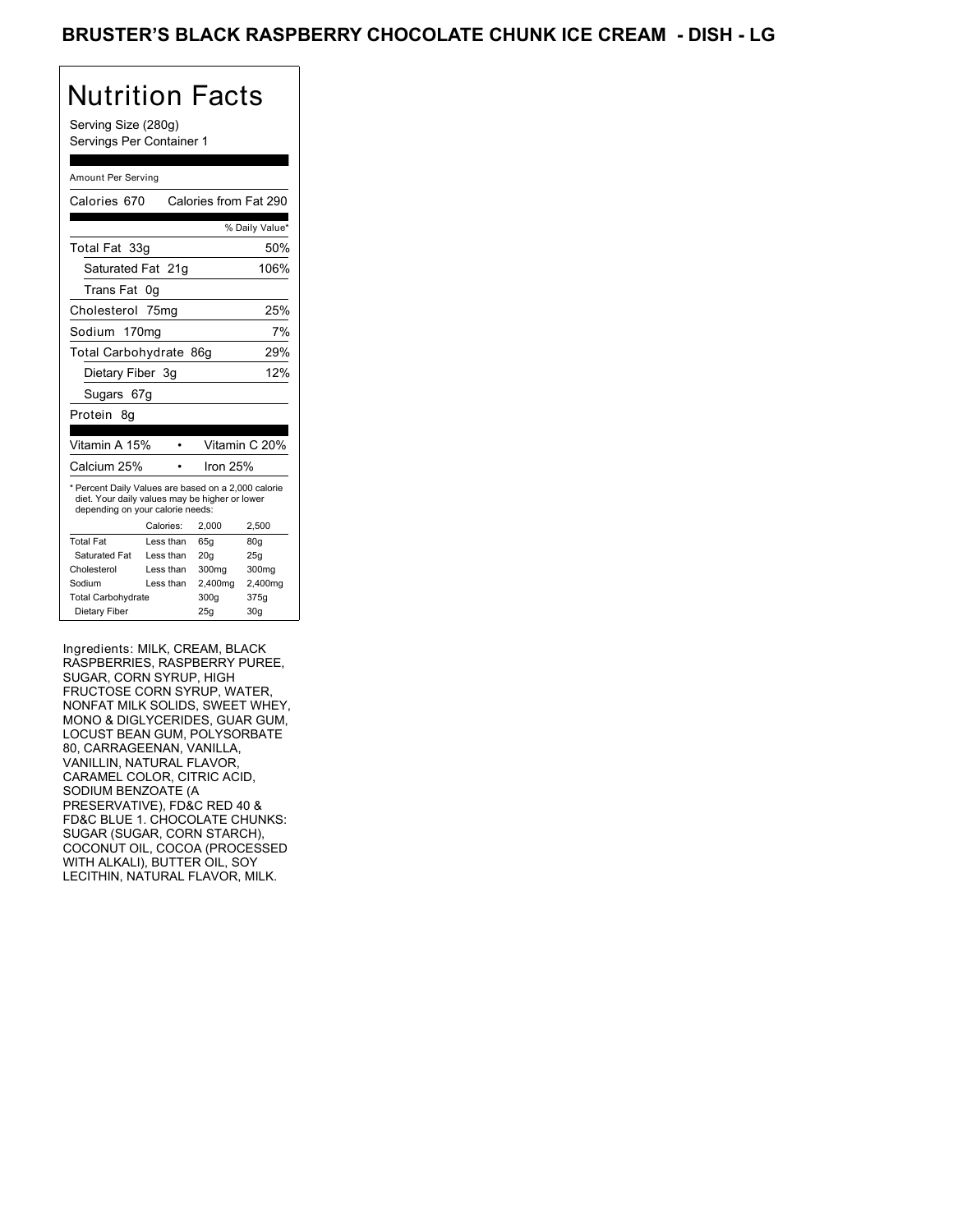Serving Size (153g) Servings Per Container 1

#### Amount Per Serving

| Calories 390                                                                                                                              |           | Calories from Fat 150 |                 |
|-------------------------------------------------------------------------------------------------------------------------------------------|-----------|-----------------------|-----------------|
|                                                                                                                                           |           |                       | % Daily Value*  |
| Total Fat 17g                                                                                                                             |           |                       | 26%             |
| Saturated Fat 11g                                                                                                                         |           |                       | 53%             |
| Trans Fat                                                                                                                                 | 0g        |                       |                 |
| Cholesterol 40mg                                                                                                                          |           |                       | 13%             |
| Sodium 105mg                                                                                                                              |           |                       | 4%              |
| Total Carbohydrate 55g                                                                                                                    |           |                       | 18%             |
| Dietary Fiber 1g                                                                                                                          |           |                       | 6%              |
| Sugars 36g                                                                                                                                |           |                       |                 |
| Protein<br>4q                                                                                                                             |           |                       |                 |
|                                                                                                                                           |           |                       |                 |
| Vitamin A 8%                                                                                                                              |           |                       | Vitamin C 10%   |
| Calcium 15%                                                                                                                               |           | Iron $15%$            |                 |
| * Percent Daily Values are based on a 2,000 calorie<br>diet. Your daily values may be higher or lower<br>depending on your calorie needs: |           |                       |                 |
|                                                                                                                                           | Calories: | 2.000                 | 2,500           |
| <b>Total Fat</b>                                                                                                                          | Less than | 65q                   | 80q             |
| Saturated Fat                                                                                                                             | Less than | 20q                   | 25q             |
| Cholesterol                                                                                                                               | Less than | 300mg                 | 300mg           |
| Sodium                                                                                                                                    | Less than | 2,400mg               | 2,400mg         |
| <b>Total Carbohydrate</b>                                                                                                                 |           | 300q                  | 375g            |
| Dietary Fiber                                                                                                                             |           | 25q                   | 30 <sub>g</sub> |

Ingredients: MILK, CREAM, BLACK RASPBERRIES, RASPBERRY PUREE, SUGAR, CORN SYRUP, HIGH FRUCTOSE CORN SYRUP, WATER, NONFAT MILK SOLIDS, SWEET WHEY, MONO & DIGLYCERIDES, GUAR GUM, LOCUST BEAN GUM, POLYSORBATE 80, CARRAGEENAN, VANILLA, VANILLIN, NATURAL FLAVOR, CARAMEL COLOR, CITRIC ACID, SODIUM BENZOATE (A PRESERVATIVE), FD&C RED 40 & FD&C BLUE 1. CHOCOLATE CHUNKS: SUGAR (SUGAR, CORN STARCH), COCONUT OIL, COCOA (PROCESSED WITH ALKALI), BUTTER OIL, SOY LECITHIN, NATURAL FLAVOR, MILK. SUGAR CONE: ENRICHED WHEAT FLOUR (ENRICHED WITH NIACIN, REDUCED IRON, THIAMIN MONONITRATE, RIBOFLAVIN, FOLIC ACID), TAPIOCA FLOUR, SUGAR, VEGETABLE SHORTENING (SOYBEAN AND/OR CANOLA OIL, MODIFIED PALM OIL, SOY LECITHIN, AND/OR PARTIALLY HYDROGENATED SOYBEAN OIL), OAT FIBER AND/OR VEGETABLE FIBER, SALT, CARAMEL COLOR, ARTIFICIAL FLAVOR, SOY LECITHIN.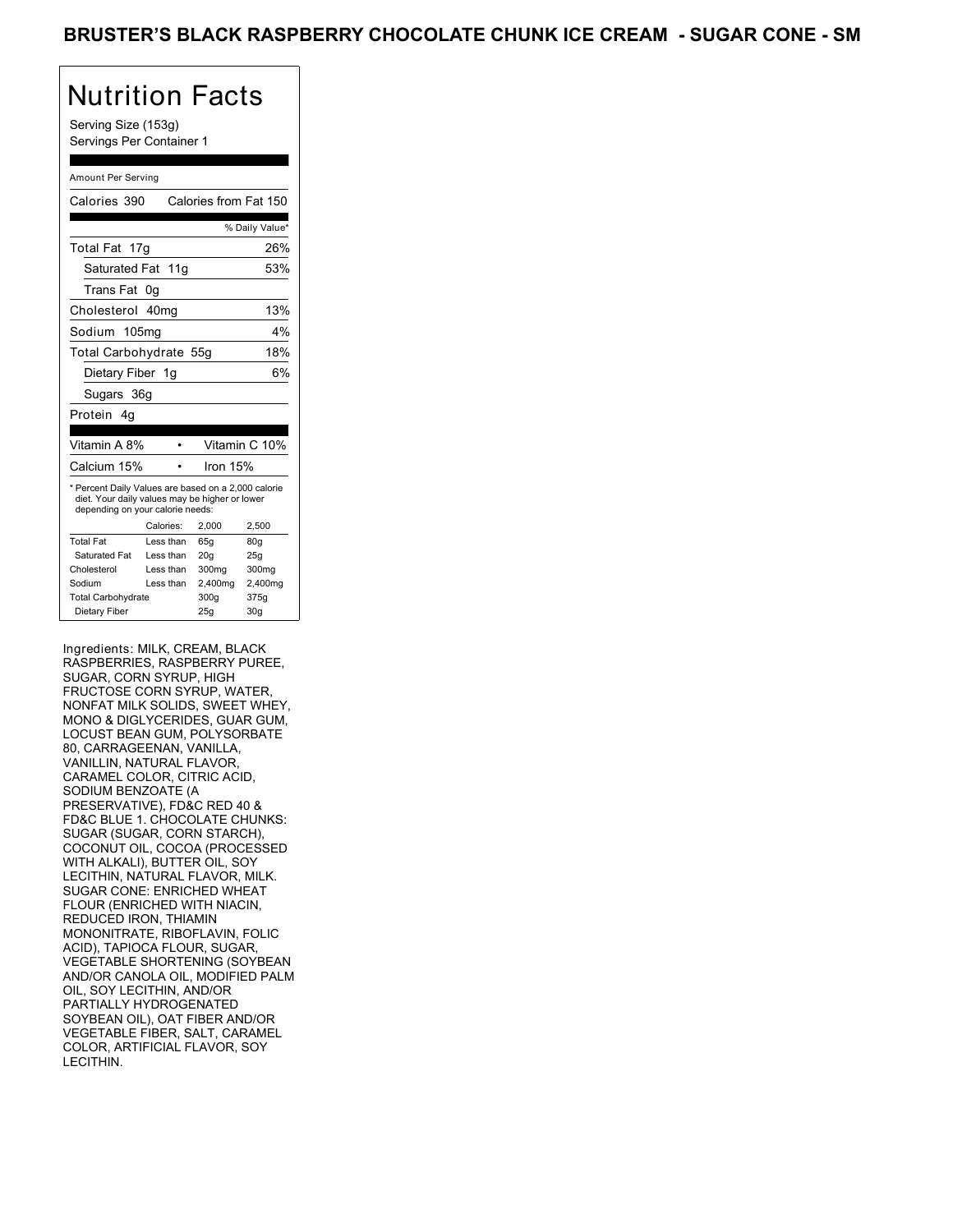Serving Size (223g) Servings Per Container 1

#### Amount Per Serving

| Calories 550                                                                                                                              |                  |          | Calories from Fat 220 |
|-------------------------------------------------------------------------------------------------------------------------------------------|------------------|----------|-----------------------|
|                                                                                                                                           |                  |          | % Daily Value*        |
| Total Fat 25g                                                                                                                             |                  |          | 38%                   |
| Saturated Fat 16g                                                                                                                         |                  |          | 79%                   |
| Trans Fat                                                                                                                                 | 0g               |          |                       |
| Cholesterol                                                                                                                               | 55 <sub>mq</sub> |          | 19%                   |
| Sodium 150mg                                                                                                                              |                  |          | 6%                    |
| Total Carbohydrate 76g                                                                                                                    |                  |          | 25%                   |
| Dietary Fiber 2g                                                                                                                          |                  |          | 9%                    |
| Sugars 53g                                                                                                                                |                  |          |                       |
| Protein<br>6q                                                                                                                             |                  |          |                       |
|                                                                                                                                           |                  |          |                       |
| Vitamin A 15%                                                                                                                             |                  |          | Vitamin C 15%         |
| Calcium 20%                                                                                                                               |                  | Iron 20% |                       |
| * Percent Daily Values are based on a 2,000 calorie<br>diet. Your daily values may be higher or lower<br>depending on your calorie needs: |                  |          |                       |
|                                                                                                                                           | Calories:        | 2.000    | 2,500                 |
| <b>Total Fat</b>                                                                                                                          | Less than        | 65q      | 80q                   |
| Saturated Fat                                                                                                                             | Less than        | 20q      | 25q                   |
| Cholesterol                                                                                                                               | Less than        | 300mg    | 300mg                 |
| Sodium                                                                                                                                    | Less than        | 2,400mg  | 2,400mg               |
| <b>Total Carbohydrate</b>                                                                                                                 |                  | 300q     | 375g                  |
| Dietary Fiber                                                                                                                             |                  | 25q      | 30 <sub>q</sub>       |

Ingredients: MILK, CREAM, BLACK RASPBERRIES, RASPBERRY PUREE, SUGAR, CORN SYRUP, HIGH FRUCTOSE CORN SYRUP, WATER, NONFAT MILK SOLIDS, SWEET WHEY, MONO & DIGLYCERIDES, GUAR GUM, LOCUST BEAN GUM, POLYSORBATE 80, CARRAGEENAN, VANILLA, VANILLIN, NATURAL FLAVOR, CARAMEL COLOR, CITRIC ACID, SODIUM BENZOATE (A PRESERVATIVE), FD&C RED 40 & FD&C BLUE 1. CHOCOLATE CHUNKS: SUGAR (SUGAR, CORN STARCH), COCONUT OIL, COCOA (PROCESSED WITH ALKALI), BUTTER OIL, SOY LECITHIN, NATURAL FLAVOR, MILK. SUGAR CONE: ENRICHED WHEAT FLOUR (ENRICHED WITH NIACIN, REDUCED IRON, THIAMIN MONONITRATE, RIBOFLAVIN, FOLIC ACID), TAPIOCA FLOUR, SUGAR, VEGETABLE SHORTENING (SOYBEAN AND/OR CANOLA OIL, MODIFIED PALM OIL, SOY LECITHIN, AND/OR PARTIALLY HYDROGENATED SOYBEAN OIL), OAT FIBER AND/OR VEGETABLE FIBER, SALT, CARAMEL COLOR, ARTIFICIAL FLAVOR, SOY LECITHIN.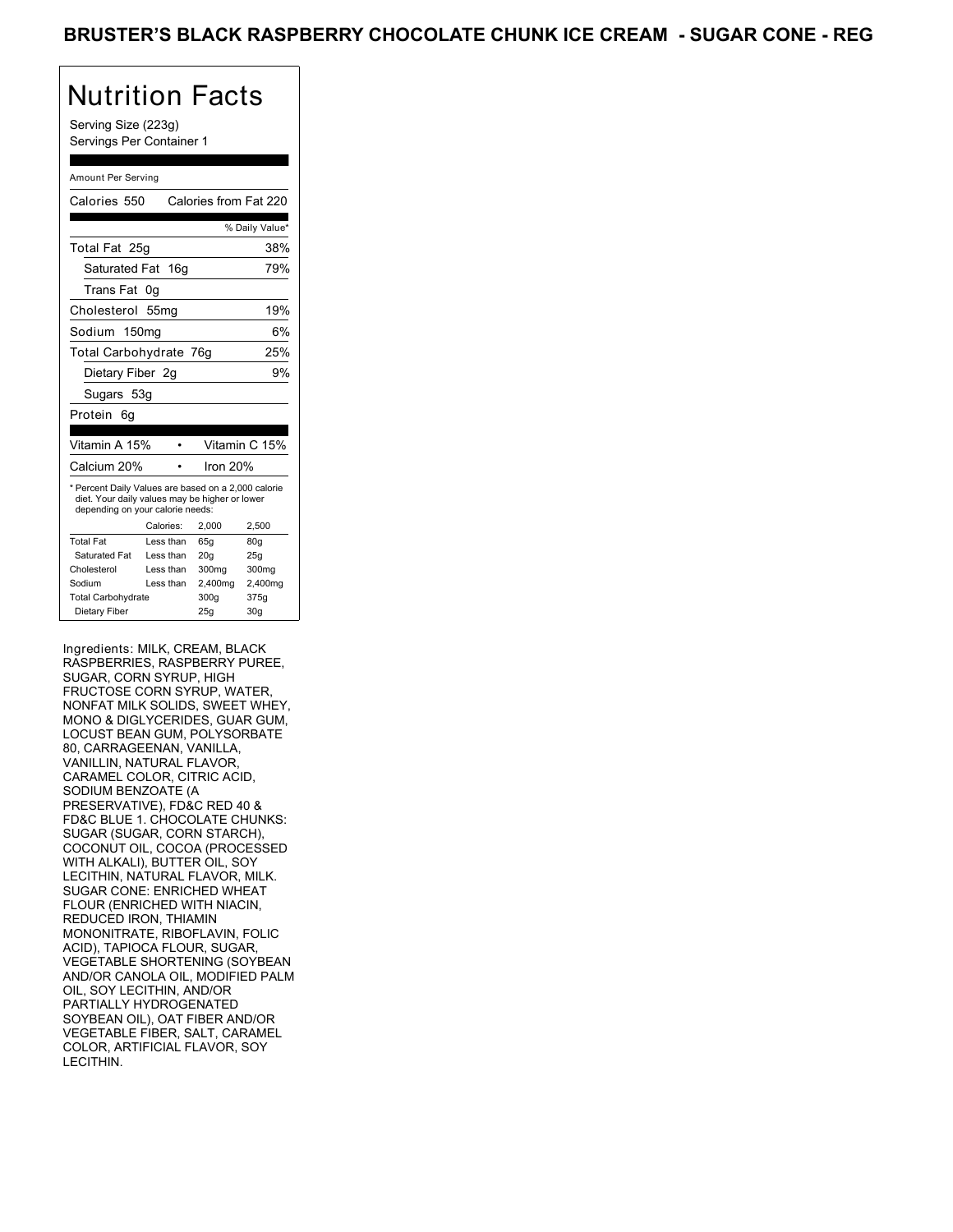Serving Size (293g) Servings Per Container 1

#### Amount Per Serving

| Calories 720                                                                                                                              |           | Calories from Fat 300 |                |
|-------------------------------------------------------------------------------------------------------------------------------------------|-----------|-----------------------|----------------|
|                                                                                                                                           |           |                       | % Daily Value* |
| Total Fat 33g                                                                                                                             |           |                       | 51%            |
| Saturated Fat 21g                                                                                                                         |           |                       | 106%           |
| Trans Fat                                                                                                                                 | 0g        |                       |                |
| Cholesterol 75mg                                                                                                                          |           |                       | 25%            |
| Sodium 190mg                                                                                                                              |           |                       | 8%             |
| Total Carbohydrate 98g                                                                                                                    |           |                       | 33%            |
| Dietary Fiber 3g                                                                                                                          |           |                       | 12%            |
| Sugars 70g                                                                                                                                |           |                       |                |
| Protein<br>8a                                                                                                                             |           |                       |                |
|                                                                                                                                           |           |                       |                |
| Vitamin A 15%                                                                                                                             |           |                       | Vitamin C 20%  |
| Calcium 25%                                                                                                                               |           | Iron 25%              |                |
| * Percent Daily Values are based on a 2,000 calorie<br>diet. Your daily values may be higher or lower<br>depending on your calorie needs: |           |                       |                |
|                                                                                                                                           | Calories: | 2.000                 | 2.500          |
| <b>Total Fat</b>                                                                                                                          | Less than | 65q                   | 80q            |
| Saturated Fat                                                                                                                             | Less than | 20q                   | 25q            |
| Cholesterol                                                                                                                               | Less than | 300mg                 | 300mg          |
| Sodium                                                                                                                                    | Less than | 2,400mg               | 2,400mg        |
| <b>Total Carbohydrate</b>                                                                                                                 |           | 300g                  | 375g           |
| Dietary Fiber                                                                                                                             |           | 25q                   | 30q            |

Ingredients: MILK, CREAM, BLACK RASPBERRIES, RASPBERRY PUREE, SUGAR, CORN SYRUP, HIGH FRUCTOSE CORN SYRUP, WATER, NONFAT MILK SOLIDS, SWEET WHEY, MONO & DIGLYCERIDES, GUAR GUM, LOCUST BEAN GUM, POLYSORBATE 80, CARRAGEENAN, VANILLA, VANILLIN, NATURAL FLAVOR, CARAMEL COLOR, CITRIC ACID, SODIUM BENZOATE (A PRESERVATIVE), FD&C RED 40 & FD&C BLUE 1. CHOCOLATE CHUNKS: SUGAR (SUGAR, CORN STARCH), COCONUT OIL, COCOA (PROCESSED WITH ALKALI), BUTTER OIL, SOY LECITHIN, NATURAL FLAVOR, MILK. SUGAR CONE: ENRICHED WHEAT FLOUR (ENRICHED WITH NIACIN, REDUCED IRON, THIAMIN MONONITRATE, RIBOFLAVIN, FOLIC ACID), TAPIOCA FLOUR, SUGAR, VEGETABLE SHORTENING (SOYBEAN AND/OR CANOLA OIL, MODIFIED PALM OIL, SOY LECITHIN, AND/OR PARTIALLY HYDROGENATED SOYBEAN OIL), OAT FIBER AND/OR VEGETABLE FIBER, SALT, CARAMEL COLOR, ARTIFICIAL FLAVOR, SOY LECITHIN.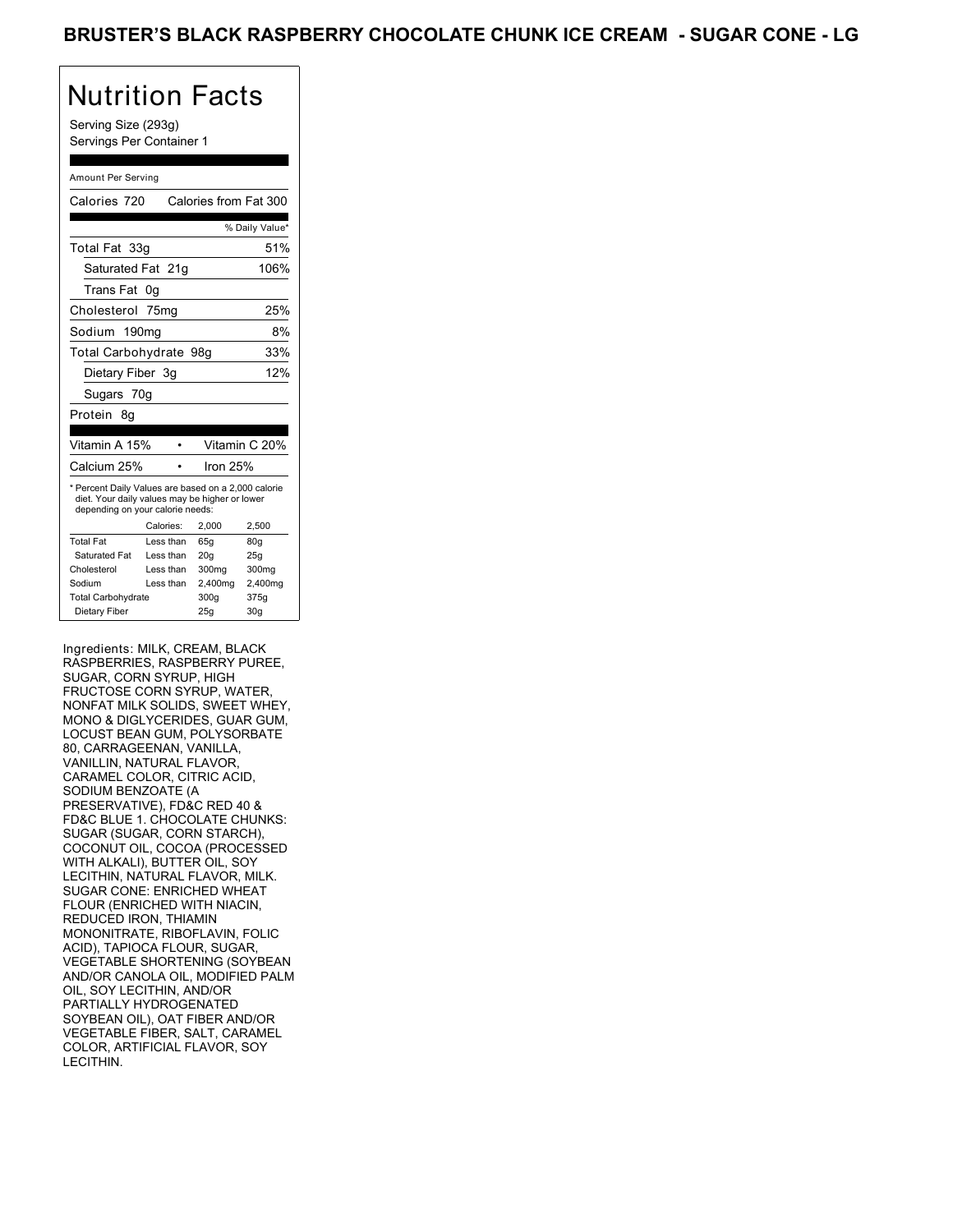Serving Size (146g) Servings Per Container 1

#### Amount Per Serving

| Calories 360                                                                                                                              |           | Calories from Fat 150 |                 |
|-------------------------------------------------------------------------------------------------------------------------------------------|-----------|-----------------------|-----------------|
|                                                                                                                                           |           |                       | % Daily Value*  |
| Total Fat 16g                                                                                                                             |           |                       | 25%             |
| Saturated Fat 11g                                                                                                                         |           |                       | 53%             |
| Trans Fat                                                                                                                                 | 0g        |                       |                 |
| Cholesterol 40mg                                                                                                                          |           |                       | 13%             |
| Sodium 95mq                                                                                                                               |           |                       | $4\%$           |
| Total Carbohydrate 48g                                                                                                                    |           |                       | 16%             |
| Dietary Fiber 1g                                                                                                                          |           |                       | 6%              |
| Sugars 34g                                                                                                                                |           |                       |                 |
| Protein 4q                                                                                                                                |           |                       |                 |
|                                                                                                                                           |           |                       |                 |
| Vitamin A 8%                                                                                                                              |           |                       | Vitamin C 10%   |
| Calcium 10%                                                                                                                               |           | Iron $15%$            |                 |
| * Percent Daily Values are based on a 2,000 calorie<br>diet. Your daily values may be higher or lower<br>depending on your calorie needs: |           |                       |                 |
|                                                                                                                                           | Calories: | 2.000                 | 2,500           |
| <b>Total Fat</b>                                                                                                                          | Less than | 65q                   | 80q             |
| Saturated Fat                                                                                                                             | Less than | 20q                   | 25q             |
| Cholesterol                                                                                                                               | Less than | 300mg                 | 300mg           |
| Sodium                                                                                                                                    | Less than | 2,400mg               | 2,400mg         |
| <b>Total Carbohydrate</b>                                                                                                                 |           | 300g                  | 375g            |
| Dietary Fiber                                                                                                                             |           | 25q                   | 30 <sub>g</sub> |

Ingredients: MILK, CREAM, BLACK RASPBERRIES, RASPBERRY PUREE, SUGAR, CORN SYRUP, HIGH FRUCTOSE CORN SYRUP, WATER, NONFAT MILK SOLIDS, SWEET WHEY, MONO & DIGLYCERIDES, GUAR GUM, LOCUST BEAN GUM, POLYSORBATE 80, CARRAGEENAN, VANILLA, VANILLIN, NATURAL FLAVOR, CARAMEL COLOR, CITRIC ACID, SODIUM BENZOATE (A PRESERVATIVE), FD&C RED 40 & FD&C BLUE 1. CHOCOLATE CHUNKS: SUGAR (SUGAR, CORN STARCH), COCONUT OIL, COCOA (PROCESSED WITH ALKALI), BUTTER OIL, SOY LECITHIN, NATURAL FLAVOR, MILK. CAKE CONE: ENRICHED WHEAT FLOUR (ENRICHED WITH NIACIN, REDUCED IRON, THIAMIN MONONITRATE, RIBOFLAVIN, FOLIC ACID), TAPIOCA FLOUR, SUGAR, VEGETABLE OIL SHORTENING (SOYBEAN AND/OR CANOLA OIL, MODIFIED PALM OIL, SOY LECITHIN, AND/OR PARTIALLY HYDROGENATED SOYBEAN OIL), LEAVENING (SODIUM BICARBONATE, AMMONIUM BICARBONATE), SALT, NATURAL FLAVOR, ANNATTO (VEGETABLE COLOR).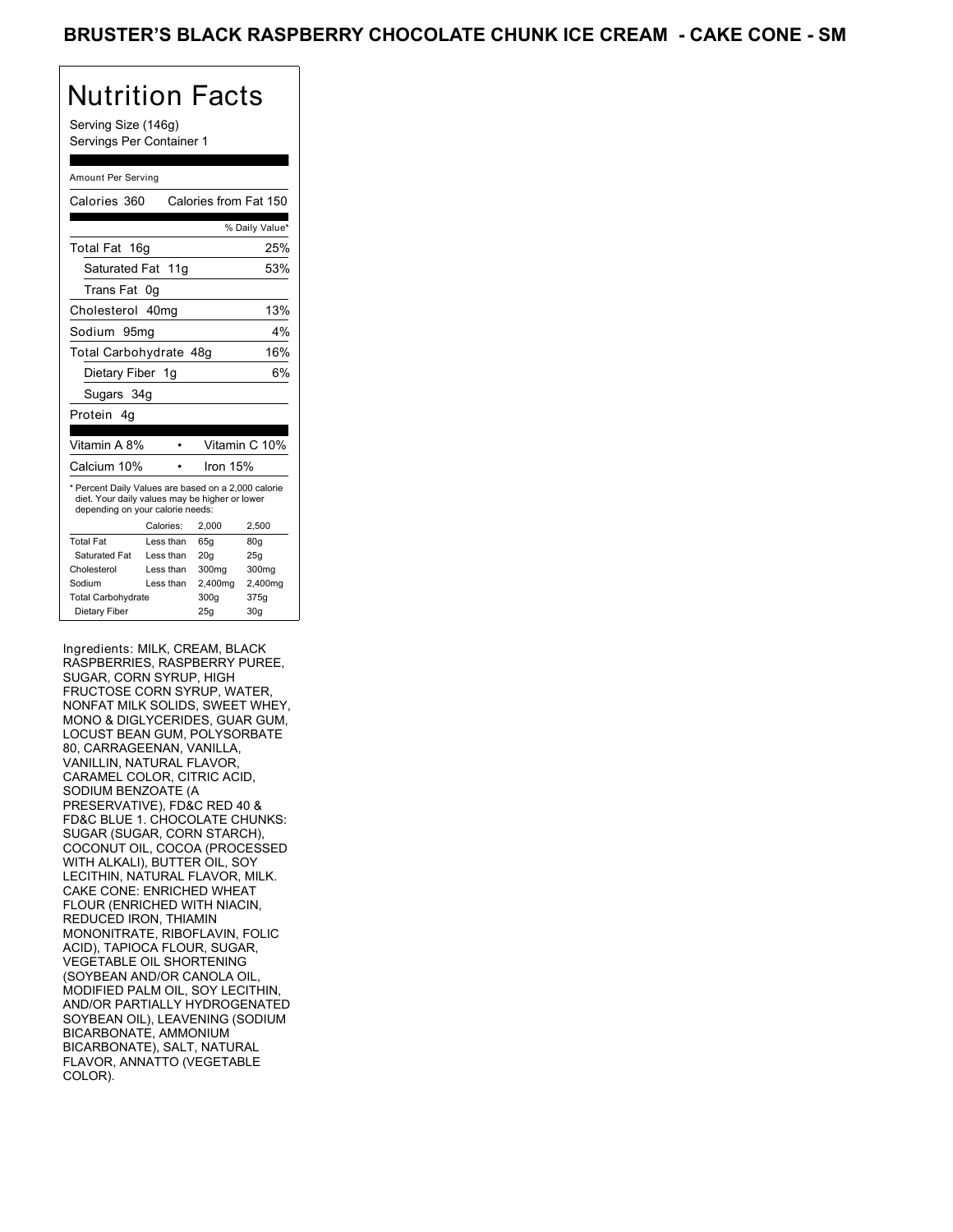Serving Size (216g) Servings Per Container 1

#### Amount Per Serving

| Calories 520                                                                                                                              |           |           | Calories from Fat 220 |                 |
|-------------------------------------------------------------------------------------------------------------------------------------------|-----------|-----------|-----------------------|-----------------|
|                                                                                                                                           |           |           |                       |                 |
|                                                                                                                                           |           |           |                       | % Daily Value*  |
| Total Fat 25g                                                                                                                             |           |           |                       | 38%             |
| Saturated Fat 16g                                                                                                                         |           |           |                       | 79%             |
| Trans Fat                                                                                                                                 | 0g        |           |                       |                 |
| Cholesterol 55mg                                                                                                                          |           |           |                       | 19%             |
| Sodium 135mg                                                                                                                              |           |           |                       | 6%              |
| Total Carbohydrate 69g                                                                                                                    |           |           |                       | 23%             |
| Dietary Fiber 2g                                                                                                                          |           |           |                       | 9%              |
| Sugars 50g                                                                                                                                |           |           |                       |                 |
| Protein<br>6g                                                                                                                             |           |           |                       |                 |
|                                                                                                                                           |           |           |                       |                 |
| Vitamin A 15%                                                                                                                             |           |           |                       | Vitamin C 15%   |
| Calcium 20%                                                                                                                               |           |           | Iron 20%              |                 |
| * Percent Daily Values are based on a 2,000 calorie<br>diet. Your daily values may be higher or lower<br>depending on your calorie needs: |           |           |                       |                 |
|                                                                                                                                           | Calories: |           | 2.000                 | 2,500           |
| <b>Total Fat</b>                                                                                                                          |           | Less than | 65q                   | 80q             |
| Saturated Fat                                                                                                                             |           | Less than | 20q                   | 25q             |
| Cholesterol                                                                                                                               |           | Less than | 300mg                 | 300mg           |
| Sodium                                                                                                                                    |           | Less than | 2,400mg               | 2,400mg         |
| <b>Total Carbohydrate</b>                                                                                                                 |           |           | 300q                  | 375g            |
| Dietary Fiber                                                                                                                             |           |           | 25q                   | 30 <sub>g</sub> |

Ingredients: MILK, CREAM, BLACK RASPBERRIES, RASPBERRY PUREE, SUGAR, CORN SYRUP, HIGH FRUCTOSE CORN SYRUP, WATER, NONFAT MILK SOLIDS, SWEET WHEY, MONO & DIGLYCERIDES, GUAR GUM, LOCUST BEAN GUM, POLYSORBATE 80, CARRAGEENAN, VANILLA, VANILLIN, NATURAL FLAVOR, CARAMEL COLOR, CITRIC ACID, SODIUM BENZOATE (A PRESERVATIVE), FD&C RED 40 & FD&C BLUE 1. CHOCOLATE CHUNKS: SUGAR (SUGAR, CORN STARCH), COCONUT OIL, COCOA (PROCESSED WITH ALKALI), BUTTER OIL, SOY LECITHIN, NATURAL FLAVOR, MILK. CAKE CONE: ENRICHED WHEAT FLOUR (ENRICHED WITH NIACIN, REDUCED IRON, THIAMIN MONONITRATE, RIBOFLAVIN, FOLIC ACID), TAPIOCA FLOUR, SUGAR, VEGETABLE OIL SHORTENING (SOYBEAN AND/OR CANOLA OIL, MODIFIED PALM OIL, SOY LECITHIN, AND/OR PARTIALLY HYDROGENATED SOYBEAN OIL), LEAVENING (SODIUM BICARBONATE, AMMONIUM BICARBONATE), SALT, NATURAL FLAVOR, ANNATTO (VEGETABLE COLOR).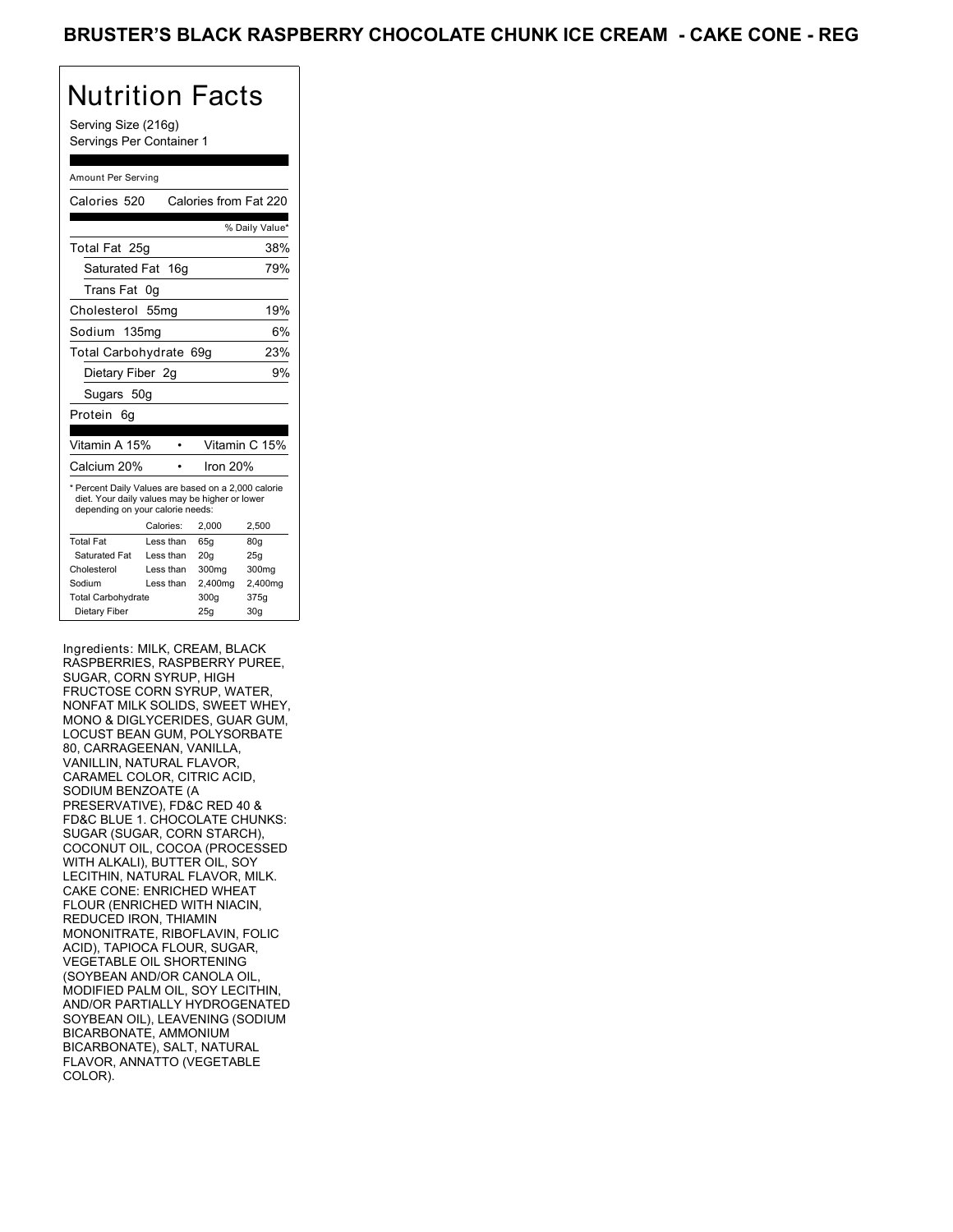Serving Size (286g) Servings Per Container 1

#### Amount Per Serving

| Calories 690                                                                                                                              |           | Calories from Fat 300 |                 |
|-------------------------------------------------------------------------------------------------------------------------------------------|-----------|-----------------------|-----------------|
|                                                                                                                                           |           |                       | % Daily Value*  |
| Total Fat 33g                                                                                                                             |           |                       | 51%             |
| Saturated Fat 21g                                                                                                                         |           |                       | 106%            |
| Trans Fat                                                                                                                                 | 0g        |                       |                 |
| Cholesterol 75mg                                                                                                                          |           |                       | 25%             |
| Sodium 180mg                                                                                                                              |           |                       | 7%              |
| Total Carbohydrate 91g                                                                                                                    |           |                       | 30%             |
| Dietary Fiber 3g                                                                                                                          |           |                       | 12%             |
| Sugars 67g                                                                                                                                |           |                       |                 |
| Protein<br>8α                                                                                                                             |           |                       |                 |
|                                                                                                                                           |           |                       |                 |
| Vitamin A 15%                                                                                                                             |           |                       | Vitamin C 20%   |
| Calcium 25%                                                                                                                               |           | Iron $25%$            |                 |
| * Percent Daily Values are based on a 2,000 calorie<br>diet. Your daily values may be higher or lower<br>depending on your calorie needs: |           |                       |                 |
|                                                                                                                                           | Calories: | 2.000                 | 2.500           |
| <b>Total Fat</b>                                                                                                                          | Less than | 65q                   | 80q             |
| Saturated Fat                                                                                                                             | Less than | 20q                   | 25q             |
| Cholesterol                                                                                                                               | Less than | 300mg                 | 300mg           |
| Sodium                                                                                                                                    | Less than | 2,400mg               | 2,400mg         |
| <b>Total Carbohydrate</b>                                                                                                                 |           | 300q                  | 375g            |
| Dietary Fiber                                                                                                                             |           | 25q                   | 30 <sub>g</sub> |

Ingredients: MILK, CREAM, BLACK RASPBERRIES, RASPBERRY PUREE, SUGAR, CORN SYRUP, HIGH FRUCTOSE CORN SYRUP, WATER, NONFAT MILK SOLIDS, SWEET WHEY, MONO & DIGLYCERIDES, GUAR GUM, LOCUST BEAN GUM, POLYSORBATE 80, CARRAGEENAN, VANILLA, VANILLIN, NATURAL FLAVOR, CARAMEL COLOR, CITRIC ACID, SODIUM BENZOATE (A PRESERVATIVE), FD&C RED 40 & FD&C BLUE 1. CHOCOLATE CHUNKS: SUGAR (SUGAR, CORN STARCH), COCONUT OIL, COCOA (PROCESSED WITH ALKALI), BUTTER OIL, SOY LECITHIN, NATURAL FLAVOR, MILK. CAKE CONE: ENRICHED WHEAT FLOUR (ENRICHED WITH NIACIN, REDUCED IRON, THIAMIN MONONITRATE, RIBOFLAVIN, FOLIC ACID), TAPIOCA FLOUR, SUGAR, VEGETABLE OIL SHORTENING (SOYBEAN AND/OR CANOLA OIL, MODIFIED PALM OIL, SOY LECITHIN, AND/OR PARTIALLY HYDROGENATED SOYBEAN OIL), LEAVENING (SODIUM BICARBONATE, AMMONIUM BICARBONATE), SALT, NATURAL FLAVOR, ANNATTO (VEGETABLE COLOR).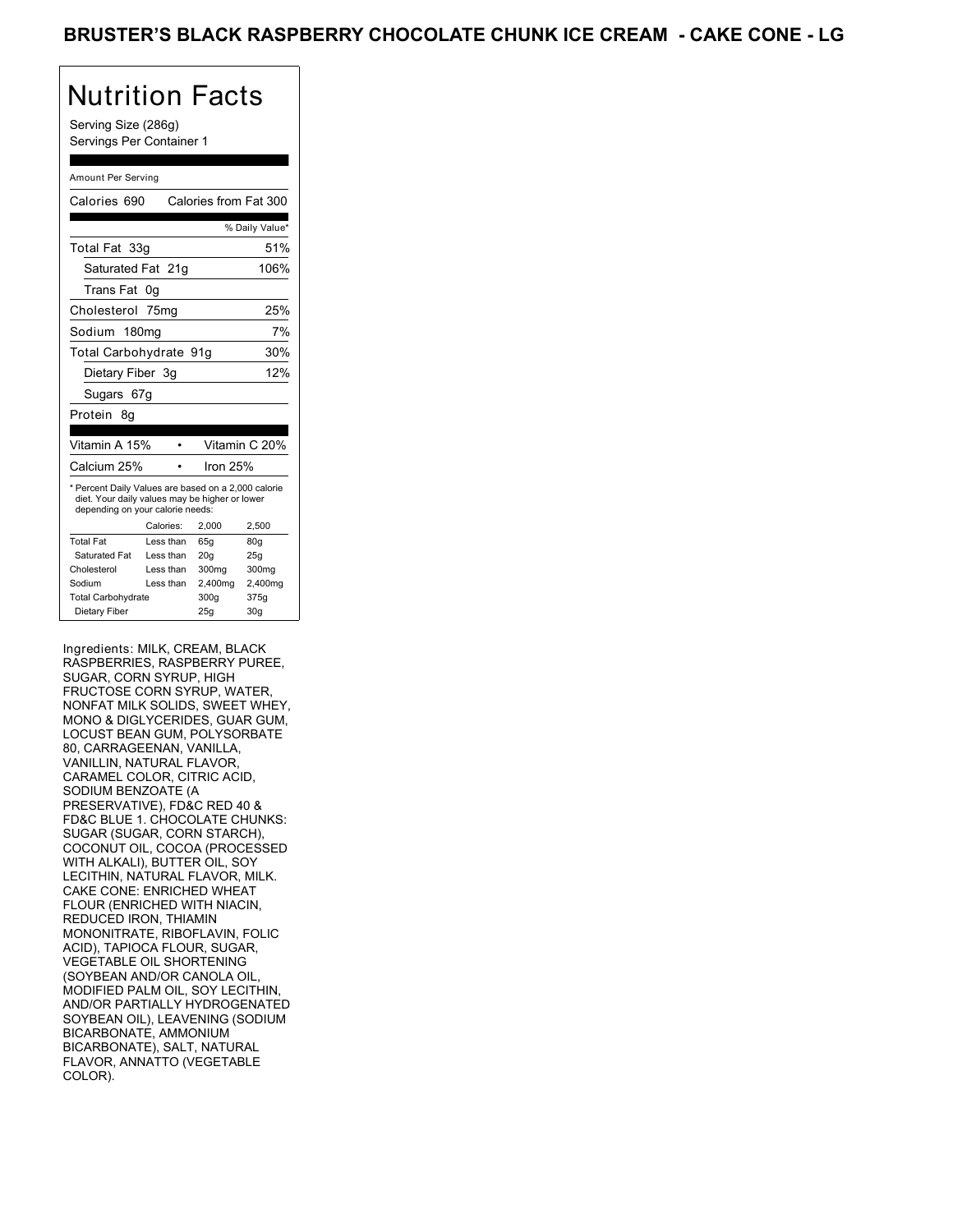Serving Size (170g) Servings Per Container 1

#### Amount Per Serving

| Calories 460                                                                                                                              |           | Calories from Fat 180 |                 |
|-------------------------------------------------------------------------------------------------------------------------------------------|-----------|-----------------------|-----------------|
|                                                                                                                                           |           |                       | % Daily Value*  |
| Total Fat 20g                                                                                                                             |           |                       | 30%             |
| Saturated Fat 11g                                                                                                                         |           |                       | 57%             |
| Trans Fat                                                                                                                                 | 0g        |                       |                 |
| Cholesterol 45mg                                                                                                                          |           |                       | 15%             |
| Sodium 85mq                                                                                                                               |           |                       | 4%              |
| Total Carbohydrate 66g                                                                                                                    |           |                       | 22%             |
| Dietary Fiber 1g                                                                                                                          |           |                       | 6%              |
| Sugars 44g                                                                                                                                |           |                       |                 |
| Protein 5q                                                                                                                                |           |                       |                 |
|                                                                                                                                           |           |                       |                 |
| Vitamin A 8%                                                                                                                              |           |                       | Vitamin C 10%   |
| Calcium 10%                                                                                                                               |           | Iron 15%              |                 |
| * Percent Daily Values are based on a 2,000 calorie<br>diet. Your daily values may be higher or lower<br>depending on your calorie needs: |           |                       |                 |
|                                                                                                                                           | Calories: | 2,000                 | 2,500           |
| <b>Total Fat</b>                                                                                                                          | Less than | 65q                   | 80q             |
| Saturated Fat                                                                                                                             | Less than | 20 <sub>g</sub>       | 25g             |
| Cholesterol                                                                                                                               | Less than | 300mg                 | 300mg           |
| Sodium                                                                                                                                    | Less than | 2,400mg               | 2,400mg         |
| <b>Total Carbohydrate</b>                                                                                                                 |           | 300q                  | 375g            |
| Dietary Fiber                                                                                                                             |           | 25g                   | 30 <sub>g</sub> |

Ingredients: MILK, CREAM, BLACK RASPBERRIES, RASPBERRY PUREE, SUGAR, CORN SYRUP, HIGH FRUCTOSE CORN SYRUP, WATER, NONFAT MILK SOLIDS, SWEET WHEY, MONO & DIGLYCERIDES, GUAR GUM, LOCUST BEAN GUM, POLYSORBATE 80, CARRAGEENAN, VANILLA, VANILLIN, NATURAL FLAVOR, CARAMEL COLOR, CITRIC ACID, SODIUM BENZOATE (A PRESERVATIVE), FD&C RED 40 & FD&C BLUE 1. CHOCOLATE CHUNKS: SUGAR (SUGAR, CORN STARCH), COCONUT OIL, COCOA (PROCESSED WITH ALKALI), BUTTER OIL, SOY LECITHIN, NATURAL FLAVOR, MILK. WAFFLE CONE: ENRICHED BLEACHED WHEAT FLOUR (ENRICHED WITH NIACIN, REDUCED IRON, THIAMIN MONONITRATE, RIBOFLAVIN, FOLIC ACID), SUGAR, VEGETABLE SHORTENING (PARTIALLY HYDROGENATED SOYBEAN AND COTTONSEED OILS), WHOLE EGG, ARTIFICIAL FLAVOR (INCLUDING MALTODEXTRIN, MODIFIED CORNSTARCH, BUTTER, BUTTERMILK), DEXTROSE, SOY LECITHIN, ARTIFICIAL VANILLA FLAVOR.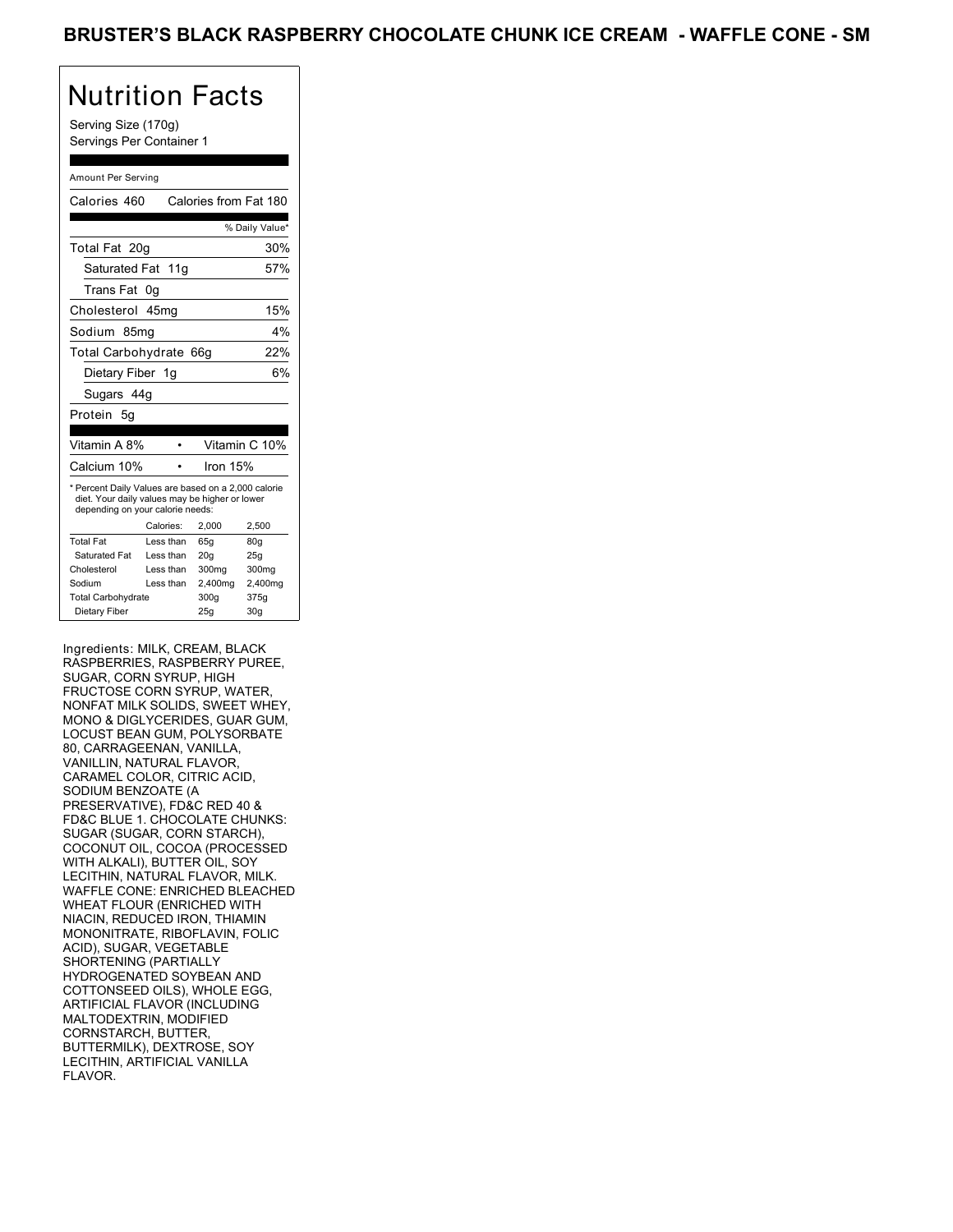Serving Size (240g) Servings Per Container 1

#### Amount Per Serving

| Calories 630                                                                                                                              |                  | Calories from Fat 250 |                 |  |
|-------------------------------------------------------------------------------------------------------------------------------------------|------------------|-----------------------|-----------------|--|
|                                                                                                                                           |                  |                       | % Daily Value*  |  |
| Total Fat 28g                                                                                                                             |                  |                       | 43%             |  |
| Saturated Fat 17g                                                                                                                         |                  |                       | 83%             |  |
| Trans Fat                                                                                                                                 | 0g               |                       |                 |  |
| Cholesterol                                                                                                                               | 65 <sub>mq</sub> |                       | 21%             |  |
| Sodium 125mg                                                                                                                              |                  |                       | 5%              |  |
| Total Carbohydrate 87g                                                                                                                    |                  |                       | 29%             |  |
| Dietary Fiber 2q                                                                                                                          |                  |                       | 9%              |  |
| Sugars 60g                                                                                                                                |                  |                       |                 |  |
| Protein 7g                                                                                                                                |                  |                       |                 |  |
|                                                                                                                                           |                  |                       |                 |  |
| Vitamin A 15%                                                                                                                             |                  |                       | Vitamin C 15%   |  |
| Calcium 20%                                                                                                                               |                  | Iron $20%$            |                 |  |
| * Percent Daily Values are based on a 2,000 calorie<br>diet. Your daily values may be higher or lower<br>depending on your calorie needs: |                  |                       |                 |  |
|                                                                                                                                           | Calories:        | 2,000                 | 2,500           |  |
| <b>Total Fat</b>                                                                                                                          | Less than        | 65q                   | 80q             |  |
| Saturated Fat                                                                                                                             | Less than        | 20q                   | 25q             |  |
| Cholesterol                                                                                                                               | Less than        | 300mg                 | 300mg           |  |
| Sodium                                                                                                                                    | Less than        | 2,400mg               | 2,400mg         |  |
| <b>Total Carbohydrate</b>                                                                                                                 |                  | 300a                  | 375g            |  |
| Dietary Fiber                                                                                                                             |                  | 25q                   | 30 <sub>q</sub> |  |

Ingredients: MILK, CREAM, BLACK RASPBERRIES, RASPBERRY PUREE, SUGAR, CORN SYRUP, HIGH FRUCTOSE CORN SYRUP, WATER, NONFAT MILK SOLIDS, SWEET WHEY, MONO & DIGLYCERIDES, GUAR GUM, LOCUST BEAN GUM, POLYSORBATE 80, CARRAGEENAN, VANILLA, VANILLIN, NATURAL FLAVOR, CARAMEL COLOR, CITRIC ACID, SODIUM BENZOATE (A PRESERVATIVE), FD&C RED 40 & FD&C BLUE 1. CHOCOLATE CHUNKS: SUGAR (SUGAR, CORN STARCH), COCONUT OIL, COCOA (PROCESSED WITH ALKALI), BUTTER OIL, SOY LECITHIN, NATURAL FLAVOR, MILK. WAFFLE CONE: ENRICHED BLEACHED WHEAT FLOUR (ENRICHED WITH NIACIN, REDUCED IRON, THIAMIN MONONITRATE, RIBOFLAVIN, FOLIC ACID), SUGAR, VEGETABLE SHORTENING (PARTIALLY HYDROGENATED SOYBEAN AND COTTONSEED OILS), WHOLE EGG, ARTIFICIAL FLAVOR (INCLUDING MALTODEXTRIN, MODIFIED CORNSTARCH, BUTTER, BUTTERMILK), DEXTROSE, SOY LECITHIN, ARTIFICIAL VANILLA FLAVOR.